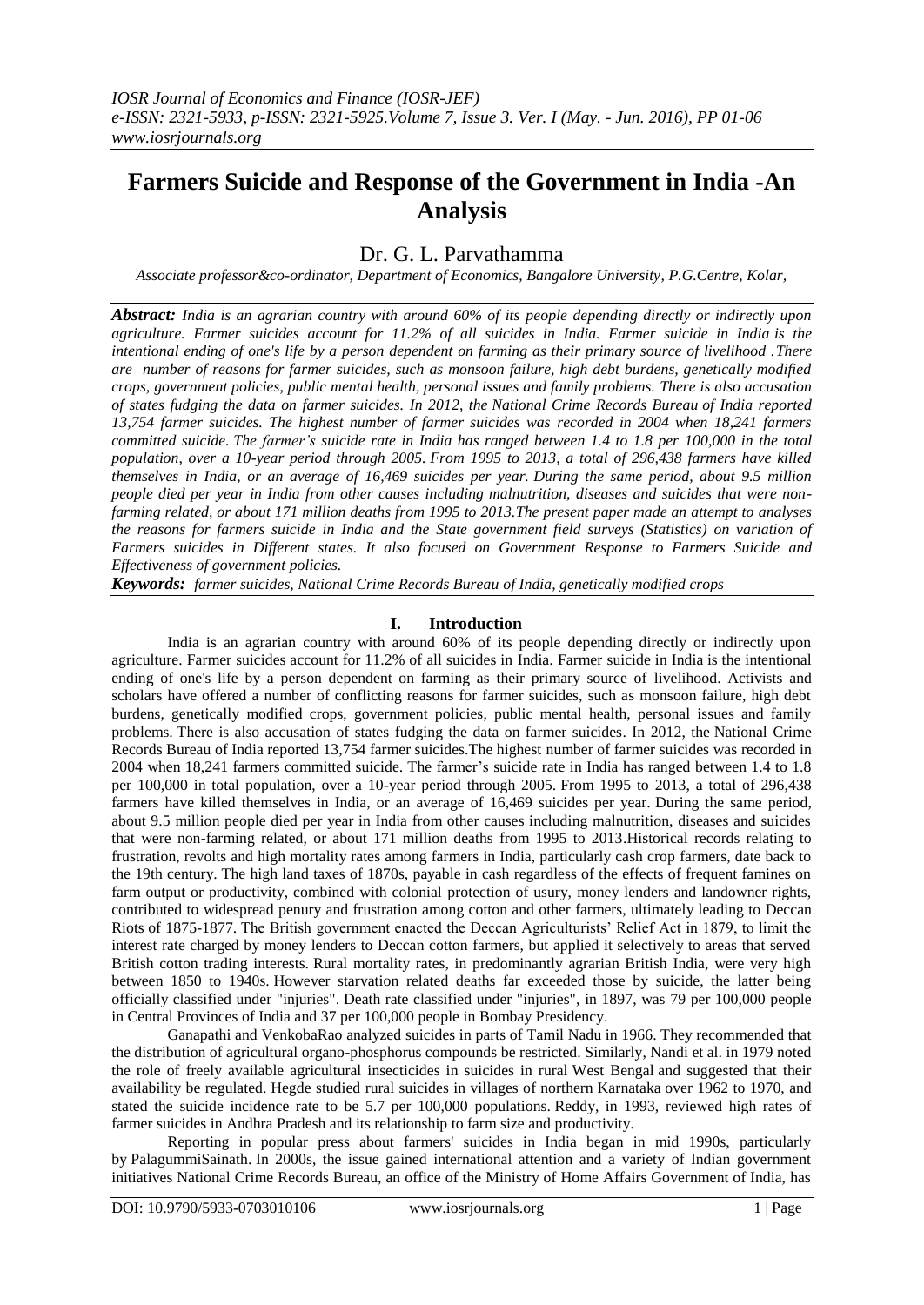been collecting and publishing suicide statistics for India since the 1950s, as annual Accidental Deaths & Suicides in India reports. It started separately collecting and publishing farmer's suicide statistics from 1995. The actual demographic breakdown published in the 2010 NCRB report [\(Page on Ncrb\)](http://ncrb.nic.in/ADSI2010/table-2.11.pdf), out of 134,599 suicides reported in India for that year, 15,964 less than 12% belonged to the farming community, though farmers constitute almost two-thirds of the billion-strong Indian population. In comparison, housewives at 25,058 and non-farming self-employed (business+ professional + other) at 39,365 are far more suicidal. Moreover, the leading causes of suicide in the population as a whole are family problems and ill-health, around 20% each, with economic failures, bankruptcies etc. coming in at 6%.For a global data point, [Suicide in the United States](http://en.wikipedia.org/wiki/Suicide_in_the_United_States) is around 37,000 per annum for a population of 314 million.

Various reasons have been offered to explain why farmers commit suicide in India, including, drought, and debt, use of genetically modified seed, public health and government economic policies. There is no consensuson what the main causes might be but studies show suicide victims are motivated by more than one cause, on average three or more causes for committing suicide. Panagariya states that, "farm-related reasons get cited only approximately 25 percent of the time as reasons for suicide", and, "studies do consistently show greater debt burden and greater reliance on informal sources of credit" amongst farmers who commit suicide.

| Reasons                                          | for | farm | suicides | Percent       |
|--------------------------------------------------|-----|------|----------|---------------|
|                                                  |     |      |          | (of suicides) |
| Habits like drinking, gambling, etc.             |     |      |          | 20.35         |
| Failure of crops                                 |     |      |          | 16.81         |
| Other reasons (e.g. chit fund)                   |     |      |          | 15.04         |
| Family problems with spouse, others              |     |      |          | 13.27         |
| Chronic illness                                  |     |      |          | 9.73          |
| Marriage of daughters                            |     |      |          | 5.31          |
| Political affiliation                            |     |      |          | 4.42          |
| Property disputes                                |     |      |          | 2.65          |
| Debt burden                                      |     |      |          | 2.65          |
| Price crash                                      |     |      |          | 2.65          |
| Borrowing too much (e.g. for house construction) |     |      |          | 2.65          |
| Losses in non-farm activities                    |     |      |          | 1.77          |
| <b>Failure of bore well</b>                      |     |      |          | 0.88          |

#### **Reasons for farmer's suicide in India are as follows**;

A study conducted in 2014 found that there are three specific characteristics associated with high risk farmers: "those that grow cash crops such as coffee and cotton; those with 'marginal' farms of less than one hectare; and those with debts of 300 Rupees or more." The study also found that the Indian states in which these three characteristics are most common had the highest suicide rates and also accounted for "almost 75% of the variability in state-level suicides." A 2012 study did a regional survey on farmers" suicide in rural Vidarbha (Maharashtra) and applied a Smith's Saliency method to qualitatively rank the expressed causes among farming families who had lost someone to suicide. The expressed reasons in order of importance behind farmer suicides were – debt, alcohol addiction, environment, low produce prices, stress and family responsibilities, apathy, poor irrigation, increased cost of cultivation, private money lenders, use of chemical fertilizers and crop failure. In other words debt to stress and family responsibilities were rated as significantly higher than fertilizers and crop failure. In a different study in the same region in 2006, indebtedness (87%) and deterioration in the economic status (74%) were found to be major risk factors for suicide.

Studies dated 2004 through 2006 identified several causes for farmers suicide, such as insufficient or risky credit systems, the difficulty of farming semi-arid regions, poor agricultural income, absence of alternative income opportunities, a downturn in the urban economy which forced non-farmers into farming, and the absence of suitable counseling services[.](https://en.wikipedia.org/wiki/Farmers%27_suicides_in_India#cite_note-Mishra.2C_Srijit_2007-28)<sup>[I</sup>n 2004, in response to a request from the All India Biodynamic and Organic Farming Association, the Mumbai High Court required the [Tata Institute](https://en.wikipedia.org/wiki/Tata_Institute_of_Social_Sciences) to produce a report on farmer suicides in Maharashtra, and the institute submitted its report in March 2005. The survey cited "government apathy, the absence of a safety net for farmers, and lack of access to information related to agriculture as the chief causes for the desperate condition of farmers in the state. An Indian study conducted in 2002 indicated an association between victims engaging in entrepreneurial activities (such as venturing into new crops, cash crops, and following market trends) and their failure in meeting expected goals due to a range of constraints.

#### **Other Causes Drought**

As much as 80% of India's farmland relies on flooding during monsoon season, so inadequate rainfall can cause droughts, making crop failure more common. In regions that have experienced droughts, crop yields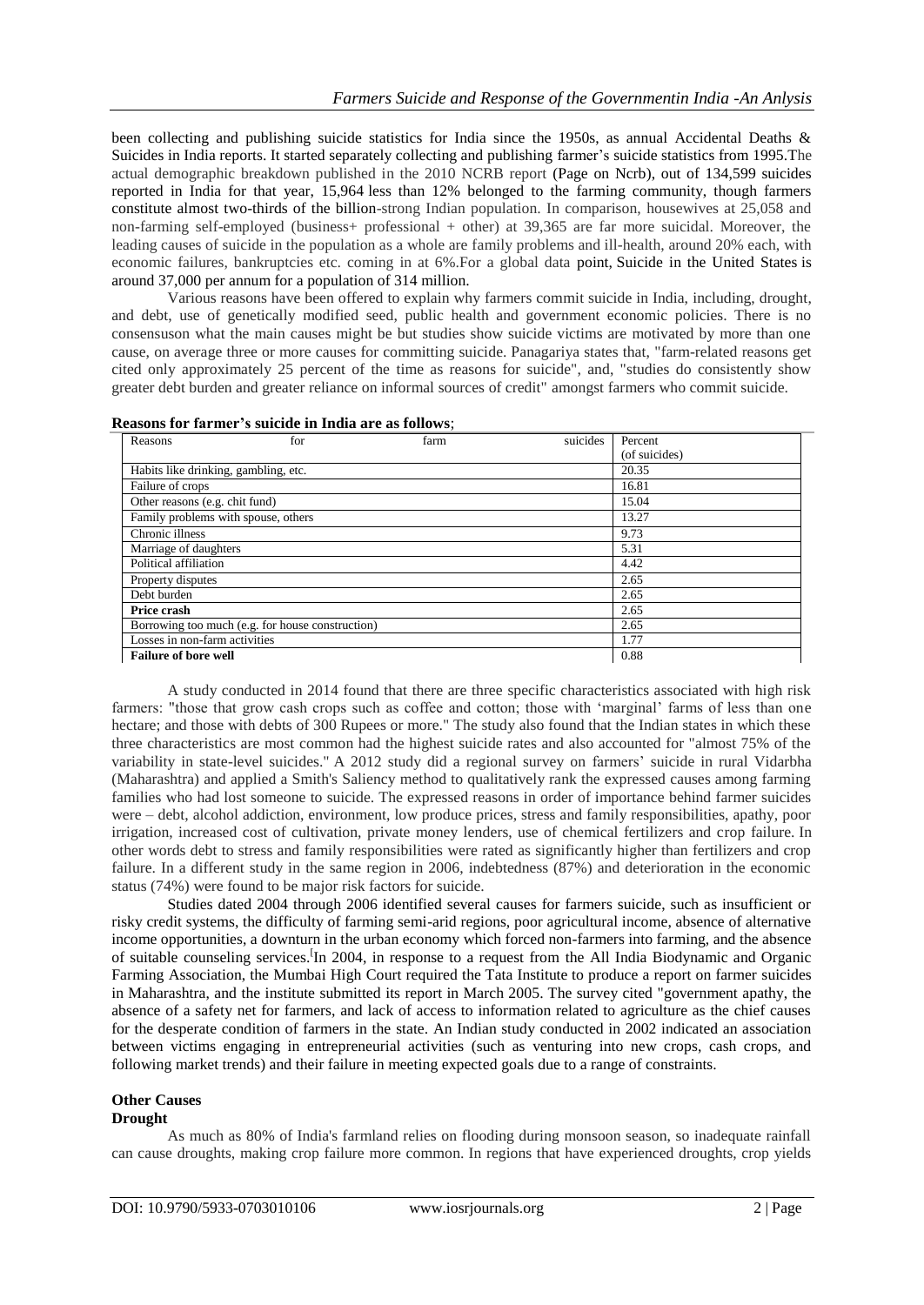have declined, and food for cattle has become scarcer. Agricultural regions that have been affected by droughts have subsequently seen their suicide rates increase.

#### **New Economic Policy**

Left leaning economists like UtsaPatnaik, JayatiGhosh and PrabhatPatnaik suggest that a structural change in the macro-economic policy of Indian Government that favouredprivatisation, liberalisation and globalisation is the root cause of farmer suicides.

# **GM crops**

A number of social activist groups and studies proposed a link between GM crops and farmer suicid[e](https://en.wikipedia.org/wiki/Farmers%27_suicides_in_India#cite_note-49)s. Bt cotton (Bacillus thuringiensis cotton) was claimed to be responsible for farmer suicides.<sup>1</sup>eBt cotton seeds cost nearly twice as much as ordinary ones. The higher costs forced many farmers into taking ever larger loans, often from private moneylenders charging exorbitant interest rates (60% a year). The moneylender was claimed to collect his dues at harvest time, by compelling farmers to sell their cotton to him at a price lower than it fetches on the market. According to activists, this created a source of debt and economic stress, ultimately suicides, among farmers. Scholars claim that this Bt cotton theory made certain assumptions and ignored field reality. Indian Farmers are Committing Suicide because of Monsanto's costly GMO Crops. Monsanto"s were supposed to feed the world hunger and starvation but instead the diverse [sustainable organic agriculture](http://www.seattleorganicrestaurants.com/vegan-whole-foods/genetically-modified-chickens/) was replaced with [globalization,](http://www.seattleorganicrestaurants.com/vegan-whole-foods/sunfood-procter-gamble/) [GMO crops](http://www.seattleorganicrestaurants.com/vegan-whole-foods/dupont-history/) and monopoly. According to a report by [Daily Mail,](http://www.dailymail.co.uk/news/article-1082559/The-GM-genocide-Thousands-Indian-farmers-committing-suicide-using-genetically-modified-crops.html) every 30 minutes an Indian farmer commits suicide as a result of Monsanto's GMO crops. In the last decade, more than 250,000 Indian farmers have killed themselves because of Monsanto"s costly [seeds and pesticides.](http://www.seattleorganicrestaurants.com/vegan-whole-foods/indian-farmers-committing-suicide-monsanto-gm-crops/www.seattleorganicrestaurants.com/vegan-whole-foods/top-10-toxic-foods-preservatives-additives/) Globalization and monopoly have forced farmers to buy [GMO seeds](http://www.seattleorganicrestaurants.com/vegan-whole-foods/gmo-harms-dangers/) and since GMO crops have become pest resistant, the farmers have no choice but to purchase Monsanto"s popular herbecide.In 2008, the [Daily Mail](http://www.dailymail.co.uk/news/article-1082559/The-GM-genocide-Thousands-Indian-farmers-committing-suicide-using-genetically-modified-crops.html) called the continuous suicide of Indian farmers a "genocide" in the human history. What's really disturbing is that often time farmers commit suicide by drinking the insecticide shipped to them by Monsanto. After the use of [Monsanto"s BT cotton](http://www.seattleorganicrestaurants.com/vegan-whole-foods/gmo-harms-dangers/) in 2002, the rate of suicide among Indian farmers increased drastically. The story started when 90% of Indian cotton farmers were forced to switch to Monsanto"s Bt crop hoping that Bt crops were pest resistant (so farmers did not have to buy Monsanto's costly herbicide). However after a while, Bt cotton"s pests resistant quality started to fade away so farmers had to again buy and use [Monsanto's](http://www.seattleorganicrestaurants.com/vegan-whole-foods/dark-history-monsanto/) costly herbicide.

The high cost of GMO seeds, extensive use of herbicides and great reduction in crop value have often times left farmers bankrupt and as a result many farmers are falling into the endless cycle of debt, [depression,](http://www.seattleorganicrestaurants.com/vegan-whole-foods/treating-stress-depression/) hopelessness and despair and they have no choice but to ends their lives. The figures provided by [NY University](http://www.chrgj.org/publications/docs/every30min.pdf)  [School of Law](http://www.chrgj.org/publications/docs/every30min.pdf) show that just in 2009 alone, 17,638 of farmers committed suicide. Law. As a result of [Monsanto"s costly GMO seeds,](http://www.seattleorganicrestaurants.com/vegan-whole-foods/dark-history-monsanto/) many families of farmers have lost their livelihood and lands and are left on their own to struggle with starvation and misery. 1.1 billion (Which is 60% of Indian population) are directly or indirectly dependent on the agriculture. Monsanto is responsible for dominating the market by forcing farmers to buy their seeds and chemicals. Seeds that die every year, so farmers are forced to buy new seeds.

In 2011, a review of the evidence regarding the relationship between Bt cotton and farmers' suicides in India was published in the *Journal of Development Studies*, also by researchers from IFPRI, which found that "Available data show no evidence of a 'resurgence' of farmer suicides. Moreover, Bt cotton technology has been very effective overall in India." MatinQaim finds that Bt cotton is controversial in India, irrespective of the scholarly evidence. Anti-biotech activist groups in India repeat their claim that there is evidence of link between Bt cotton and farmers suicides, a claim that is perpetuated by mass media. This linking of farmer's suicide and biotech industry has led to negative opinions in public policy making process. Stone suggests that the arrival and expansion of GM cotton led to a campaign of misinformation, by all sides, exacerbating the farmer's situation; activists have fuelled the persistence of a legend of failure and rejection of Bt cotton with sensational claims of livestock death and farmer suicide, while the other side has been incorrectly pronouncing Bt cotton a major success based on literature that is actually inconclusive. The cotton cash crop farmer's situation is complex and continues to evolve, suggests Stone. Gilbert, in a 2013 article published in [Nature,](https://en.wikipedia.org/wiki/Nature_(journal))(Journal)states, "contrary to popular myth, the introduction in 2002 of genetically modified Bt cotton is not associated with a rise in suicide rates among Indian farmers."In another 2014 review, Ian Plewis states, "the available data does not support the view that farmer suicides have increased following the introduction of Bt cotton. Taking all states together, there is evidence to support the hypothesis that the reverse is true: male farmer suicide rates have actually declined after 2005 having been increasing before then".

#### **State government field surveys (Statistics) on Farmers suicides in Different states**

Patel et al. find that southern Indian states have ten times higher rates of suicides than some northern states. This difference, they claim, is not because of misclassification of a person's death, for example as homicide, but because of regional causes. The most common cause for suicide in India's south are a combination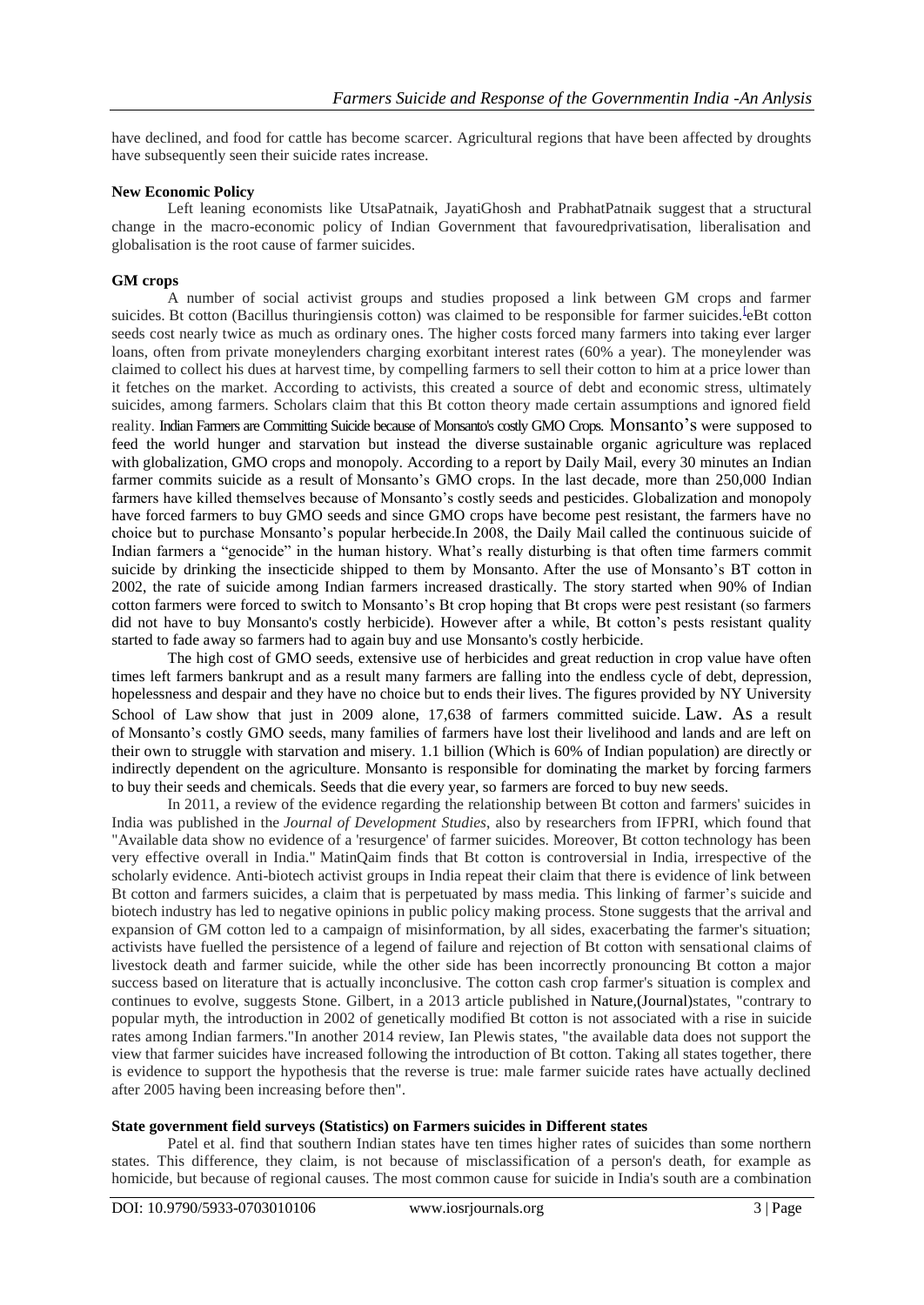of social issues, such as interpersonal and family problems, financial difficulties, and pre-existing mental illness. Suicidal ideation is as culturally accepted in south India as in some high-income countries. The high suicide rates in southern states of India may be hugest Patel el al. in part because of social acceptance of suicide as a method to deal with difficulties. The Government of Maharashtra, concerned about the highest total number of farmer suicides among its rural populations, commissioned its own study into reasons. At its behest, Indira Gandhi Institute of Development Research in Mumbai did field research and found the top causes of farmer"s suicides to be: debt, low income and crop failure, family issues such as illness and inability to pay celebration expenses for daughter's marriage, lack of secondary income occupations and lack of value-added opportunities. The National Crime Records Bureau of India reported in its 2012 annual report that 135,445 people committed suicide in India, of which 13,754 were farmers (11.2%). Of these, 5 out of 29 states accounted for 10,486 farmers suicides (76%) – Maharashtra, Andhra Pradesh, Karnataka, Madhya Pradesh and Kerala.In 2011, a total of 135,585 people committed suicide, of which 14,207 were farmers In 2010, 15,963 farmers in India committed suicide, while total suicides were 134,599.In 2012, the state of [Maharashtra,](https://en.wikipedia.org/wiki/Maharashtra) with 3,786 farmers' suicides, accounted for about a quarter of the all India's farmer suicides total (13,754).Farmer suicides rates in [Bihar](https://en.wikipedia.org/wiki/Bihar) and [Uttar Pradesh](https://en.wikipedia.org/wiki/Uttar_Pradesh) – two large states of India by size and population – have been about 10 times lower than Maharashtra, Kerala and Pondicherry In 2012, there were 745 farmer suicides in Uttar Pradesh, a state with an estimated population of 205.43 million. In 2014 there were eight farmer suicides in Uttar Pradesh.

According to IFFRI study number of suicides during 2005–2009 in [Gujarat](https://en.wikipedia.org/wiki/Gujarat) 387, Kerala 905, Punjab 75 and [Tamil Nadu](https://en.wikipedia.org/wiki/Tamil_Nadu) 26. While 1802 farmers committed suicide in [Chhattisgarh](https://en.wikipedia.org/wiki/Chhattisgarh) in 2009 and 1126 in 2010, its farmer"s suicide dropped to zero in 2011, leading to accusations of data manipulation. According to the 2012 statistics from the [National Crime Records Bureau,](https://en.wikipedia.org/wiki/National_Crime_Records_Bureau) the farmer suicides statistics are as follows (*Note*: The NCRB lists suicides in the different employment categories, but it is not necessary that farming or crop-failure is the cause of the suicides listed in the "farmer" category).

## **Government Response to Farmers Suicide**

The government appointed a number of inquiries to look into the causes of farmers suicide and farm related distress in general. Krishak Ayog (National Farmer Commission) visited all suicide prone farming regions of India, then in 2006 published three reports with its recommendations. Subsequently Prime Minister [Manmohan Singh](https://en.wikipedia.org/wiki/Manmohan_Singh) visited Vidarbha in 2006 and promised a package of 110 billion (about \$2.4 billion). The families of farmers who had committed suicide were also offered an *ex gratia* grant of 100,000 (about \$2,000) by the government, though this amount was changed several times.

#### **2006 relief package**

In 2006, the Government of India identified 31 districts in the four states of Andhra Pradesh, Maharashtra, Karnataka, and Kerala with high relative incidence of farmer"s suicides. A special rehabilitation package was launched to mitigate the distress of these farmers. The package provided debt relief to farmers, improved supply of institutional credit, improved irrigation facilities, employed experts and social service personnel to provide farming support services, and introduced subsidiary income opportunities through horticulture, livestock, dairying and fisheries. The Government of India also announced an ex-gratia cash assistance from Prime Ministers National Relief Fund to the farmers. Additionally, among other things, the

#### **Government of India announced:**

- In the Vidarbha region of Maharashtra, that had received considerable mass media news coverage on farmer suicides, all farmer families of Vidarbha in six affected districts of Maharashtra were given a cash sum of 05 million (US\$79,000) each, to help pay off the debt principal.
- 7.12 billion (US\$110 million) in interest owed, as of 30 June 2006, was waived. The burden of payment was shared equally between the Central and the State government.
- The Government created a special credit vehicle for Vidarbha farmer, to the tune of 12.75 billion (US\$200 million). Special teams comprising NABARD and banks were deputed to ensure fresh credit starts flowing to all farmers of the region.
- An allocation of21.77 billion (US\$350 million) was made to improve the irrigation infrastructure so that the farmers of Vidarbha region had assured irrigation facilities in the future.

#### **Agricultural debt waiver and debt relief scheme, 2008**

The Government of India implemented the Agricultural debt Waiver and Debt Relief Scheme, 2008 to benefit over 36 million farmers at a cost of 653 billion (US\$10 billion). This spending was aimed at writing of part of loan principal as well as the interest owed by the farmers. Direct agricultural loan by stressed farmers under so-called Kisan Credit Card were also be covered under this Scheme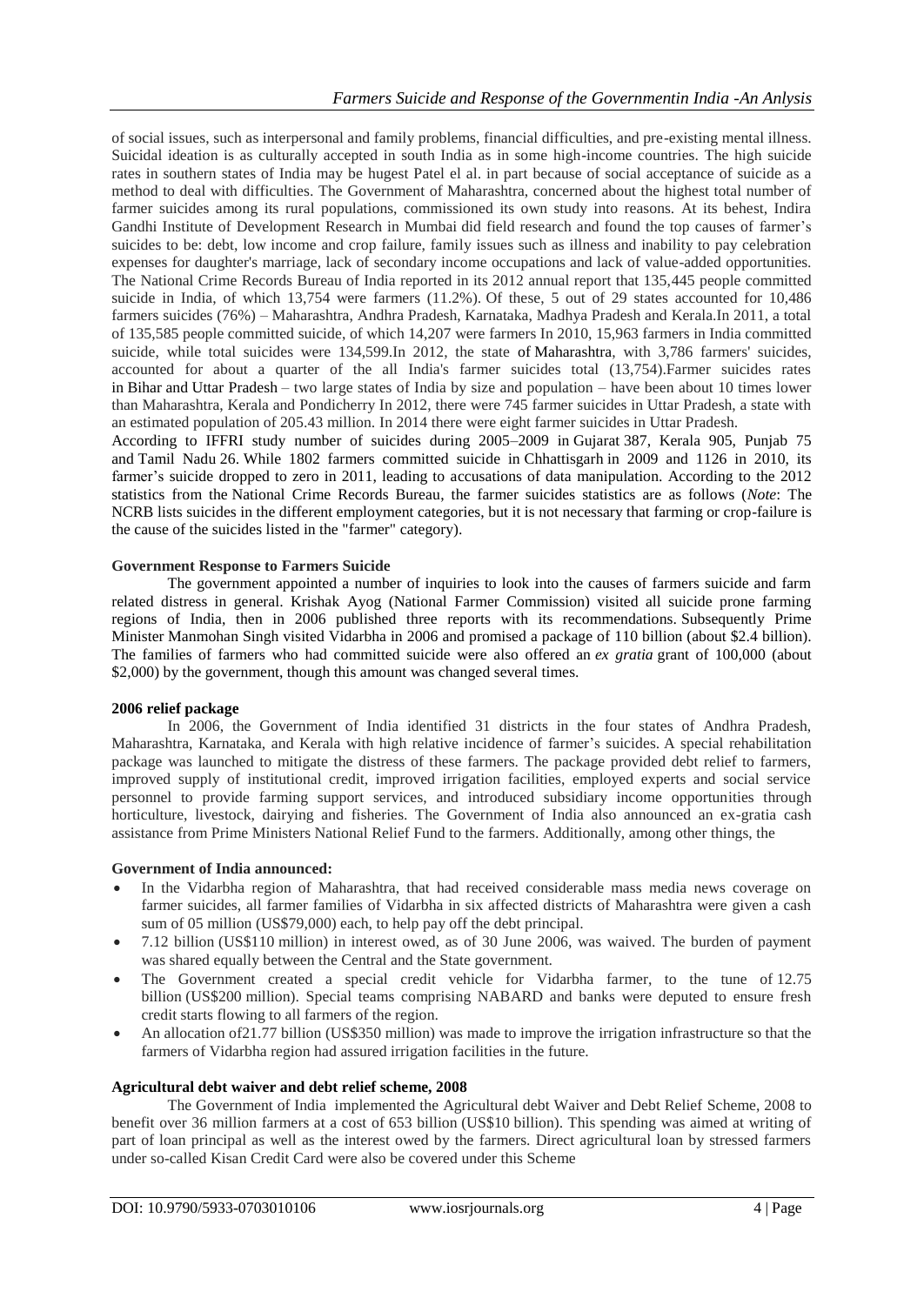# **Regional initiatives**

Various state governments in India have launched their own initiatives to help prevent farmer suicides. The government of Maharashtra set up a dedicated group to deal with farm distress in 2006 known as the Vasantrao Naik ShetiSwavlamban Mission, based in [Amravati.](https://en.wikipedia.org/wiki/Amravati) A group to study the Farmers Suicides was also constituted by the Government of Karnataka under the Chairmanship of DrVeeresh, Former Vice-Chancellor of Agricultural University and Prof Deshpande as member.

# **Maharashtra Bill to regulate farmer loan terms, 2008**

The State government of Maharashtra, one of the most farmer suicide affected states, passed the Money Lending (Regulation) Act, 2008 to regulate all private money lending to farmers. The bill set maximum legally allowed interest rates on any loans to farmers, setting it to be slightly above the money lending rate by Reserve Bank of India, and it also covered pending loans.

## **Maharashtra relief package, 2010**

The State Government of Maharashtra made it illegal, in 2010, for non-licensed moneylenders from seeking loan repayment. The State Government also announced that it will from Village Farmer Self Help Groups, that will disburse government financed loans, a low rate Crop Insurance program whose premium will be paid 50% by farmer and 50% by government, launch of alternate income opportunities such as poultry, dairy and sericulture for farmers in high suicide prone districts. The government further announced that it will finance a marriage fund under its *SamudaikLagna* with 10 million (US\$160,000) per year per district, for community marriage celebrations, where many couples get married at the same time to help minimize the cost of marriage celebrations – a cause of suicides among farmers as identified by its own study.

# **Kerala Farmers' Debt Relief Commission (Amendment) Bill, 2012**

Kerala, in 2012, amended the Kerala Farmers' Debt Relief Commission Act, 2006 to extend benefits to all distressed farmers with loans through 2011. It cited continuing farmer suicides as a motivation.

# **2013 diversify income sources package**

In 2013, the Government of India launched a *Special Livestock Sector and Fisheries Package* for farmers suicide-prone regions of Andhra Pradesh, Maharashtra, Karnataka and Kerala. The package was aimed to diversify income sources of farmers. The total welfare package consisted of 912 million (US\$14 million).

# **Effectiveness of government response**

The government's response and relief packages have generally been ineffective, misdirected and flawed - states SurinderSud. It has focused on credit and loan, rather than income, productivity and farmer prosperity. Assistance in paying off outstanding principal and interest helps the money lenders, but has failed to create reliable and good sources of income for the farmer going forward. The usurious moneylenders continue to offer loans at interest rates between 24 to 50 percent, while income generating potential of the land the farmer works on has remained low and subject to weather conditions. Sud states that, the government has failed to understand that debt relief just postpones the problem and a more lasting answer to farmer distress can only come from reliable income sources, higher crop yields per hectare, irrigation and other infrastructure security. Golait, in a [Reserve Bank of India](https://en.wikipedia.org/wiki/Reserve_Bank_of_India) paper, acknowledged the positive role of crop diversification initiative announced in government's response to reports of farmer suicides. Golait added, "Indian agriculture still suffers from: i) poor productivity, ii) falling water levels, iii) expensive credit, iv) a distorted market, v) many middlemen and intermediaries who increase cost but do not add much value, vi) laws that stifle private investment, vii) controlled prices, viii) poor infrastructure, and ix) inappropriate research. Thus the approach with mere emphasis on credit in isolation from the above factors will not help agriculture". Furthermore, recommended Golait, a more pro-active role in creating and maintaining reliable irrigation and other agriculture infrastructure is necessary to address farmer distress in India.

# **International comparison**

Farmers" suicide is a global phenomenon. Outside India, studies in Sri Lanka, USA, Canada, England and Australia have identified farming as a high stress profession that is associated with a higher suicide rate than the general population. This is particularly true among small scale farmers and after periods of economic distress. Fraser et al., similarly, after a review of 52 scholarly publications, conclude that farming populations in the United Kingdom, Europe, Australia, Canada and the United States have the highest rates of suicide of any industry and there is growing evidence that those involved in farming are at higher risk of developing mental health problems. Their review claims a wide range of reasons behind farmer"s suicide globally including mental health issues, physical environment, family problems, economic stress and uncertainties. Significantly higher